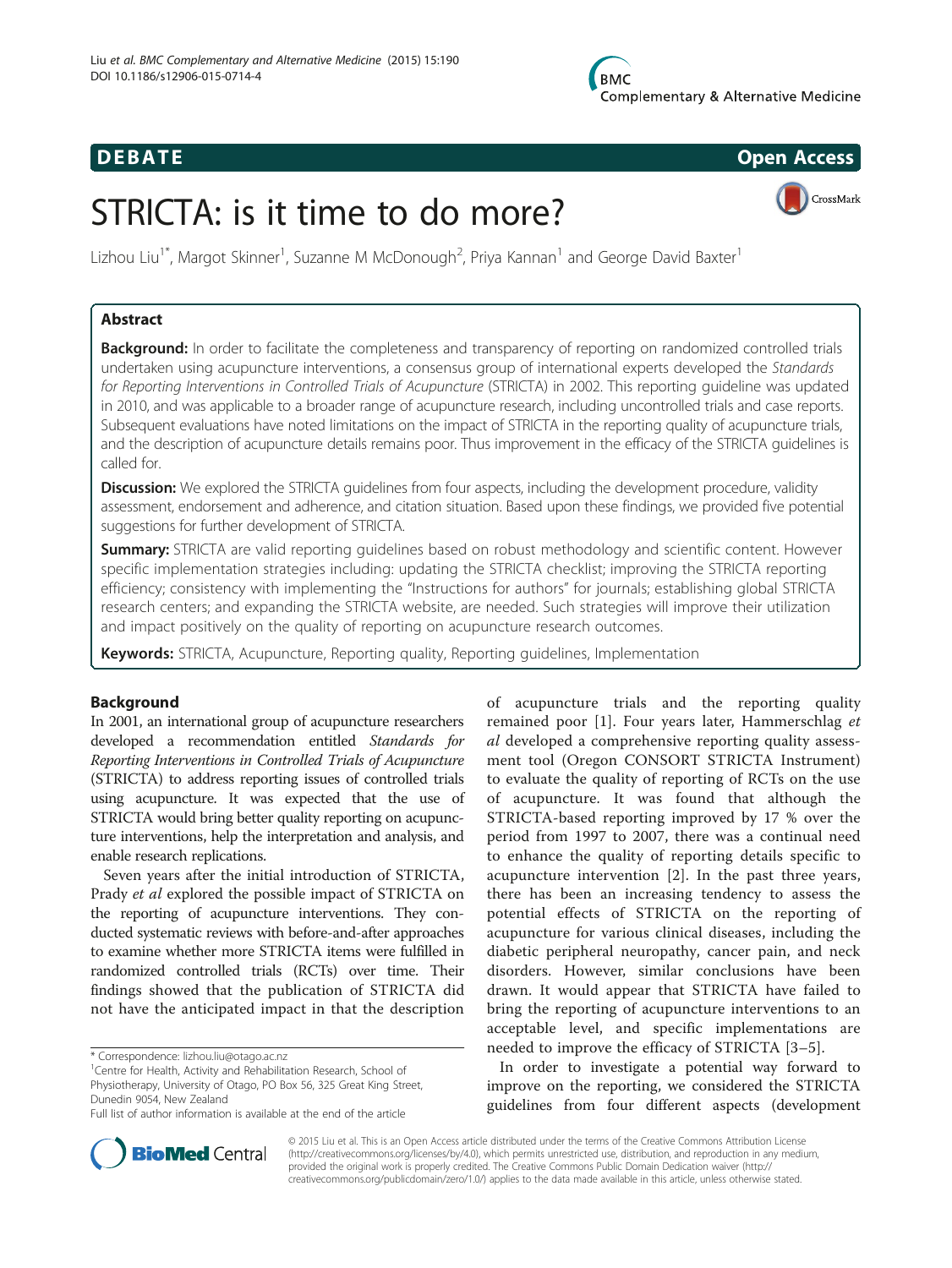procedure, validity assessment, endorsement and adherence, and citation situation), and have made recommendations for potential approaches for further development.

## **Discussion**

### Development of STRICTA

In July 2001, a consensus group of international experts worked on the development of a standard for reporting on RCTs undertaken using acupuncture interventions. The experts comprised academic researchers and experienced acupuncturists, as well as editors of five key Complementary and Alternative Medicine (CAM) journals (Acupuncture in Medicine, Clinical Acupuncture and Oriental Medicine, Complementary Therapies in Medicine, Journal of Alternative and Complementary Medicine, and Medical Acupuncture). The STRICTA guidelines were subsequently published in late 2001 and early 2002 [\[6](#page-9-0)–[10](#page-9-0)]. Acting as an extension of the Consolidated Standards of Reporting Trials (CONSORT) statement [\[11\]](#page-9-0), STRICTA were divided into six categories with 19 sub-items to address the specific needs of adequately describing acupuncture interventions: acupuncture rationale, needling details, treatment regimen, co-interventions, practitioner background, and control interventions. It was anticipated by the development team that the full reporting of these items would enhance accurate analysis and interpretation, and ease replication of acupuncture research. To broaden their use internationally the standards were subsequently translated into Chinese, Japanese, and Korean.

As with any such standard, the STRICTA need timely, ongoing review and updating. Seven years after the original release of STRICTA, two reviews [\[1](#page-9-0), [12\]](#page-9-0) were published. These assessed the utility and impact of the STRICTA guidelines on the quality of reporting for acupuncture trials. Both reviews recommended STRICTA be revised to reduce the ambiguity of items. The revision process was initiated in 2008 and involved a collaboration of the STRICTA Group, the CONSORT Group, the Chinese Cochrane Centre, and a range of professionals with specific expertise, including acupuncturists, physicians, academic personnel, and journal editorial board members [\[13](#page-9-0)].

Through a multi-staged procedure of expert consultation, consensus workshops, draft editing, and finalization, the revised STRICTA guidelines were agreed upon, and the final document was co-published in 2010 by six medical journals (Acupuncture in Medicine, Australian Journal of Acupuncture and Chinese Medicine, Journal of Alternative and Complementary Medicine, Journal of Evidence-Based Medicine, Medical Acupuncture, and PLoS Medicine) [[14](#page-10-0)–[19](#page-10-0)]. As a standalone checklist STRICTA 2010 became an official extension to CONSORT containing six categories with 17 sub-items. In order to minimize misunderstanding and ambiguity, specific explanations were added for each

sub-item, and examples of 'good reporting' were included. The updated STRICTA were applicable to a broad range of clinical research, including RCTs (same as STRICTA 2002), uncontrolled studies, and case reports. Furthermore the standards were also translated into a fourth language, Russian.

#### Validity of STRICTA

Any reporting guidelines should meet minimum standards for validity including a robust methodology and scientifically validated content. A large number of reporting guidelines have been developed during the past decade [[20](#page-10-0)]; however, the quality of these is not always clear: one systematic review evaluated 81 reporting guidelines, and noted problems with development, based upon questionable methodologies [\[21\]](#page-10-0). The development approach has not been independently analyzed for STRICTA, as a reporting guideline. To address this issue, we used two frameworks suggested by the Enhancing the Quality and Transparency of Health Research (EQUATOR) network ([http://www.equator-network.org\)](http://www.equator-network.org) [[22\]](#page-10-0): 1) Guidance for Developers of Health Research Reporting Guidelines [[21](#page-10-0)] which provides prospective reporting guideline developers with widely accepted methodologies during the development procedure, and 2) the Template for Intervention Description and Replication (TIDieR) [\[23](#page-10-0)], which recommends the minimal essential items for describing an intervention. It was hypothesized that with the help of the two frameworks we could provide a quantitative basis for assessment of the STRICTA 2010 based on the robustness of the guideline development process as well as the content integrity.

The STRICTA guidelines 2010 [[14\]](#page-10-0) were used as the primary assessment material; in addition, the reference list and the official website of STRICTA [\(http://](http://www.stricta.info) [www.stricta.info](http://www.stricta.info)) [\[24](#page-10-0)] were scanned to identify further articles and/or information concerning its development process. As it was an initial evaluation, we did not contact the authors to determine whether missing items were completed and were available but not reported. We converted the two frameworks [\[21](#page-10-0), [23\]](#page-10-0) into two validity assessment checklists. Items were closely aligned with the original recommendations, and the answers could be simply given as "Yes" or "No". Prior to assessment, each topic on the checklists was intensively discussed to achieve consensus on interpretation; two reviewers (LL and PK) then independently rated the validity of the STRICTA. The inter-rater reliability was calculated using the kappa statistic; disagreements were resolved by discussion, and an independent decision was obtained from a third author (GDB) when disagreement persisted.

Four relevant papers [[1, 12](#page-9-0)–[14\]](#page-10-0) plus the STRICTA website were identified and served as primary source for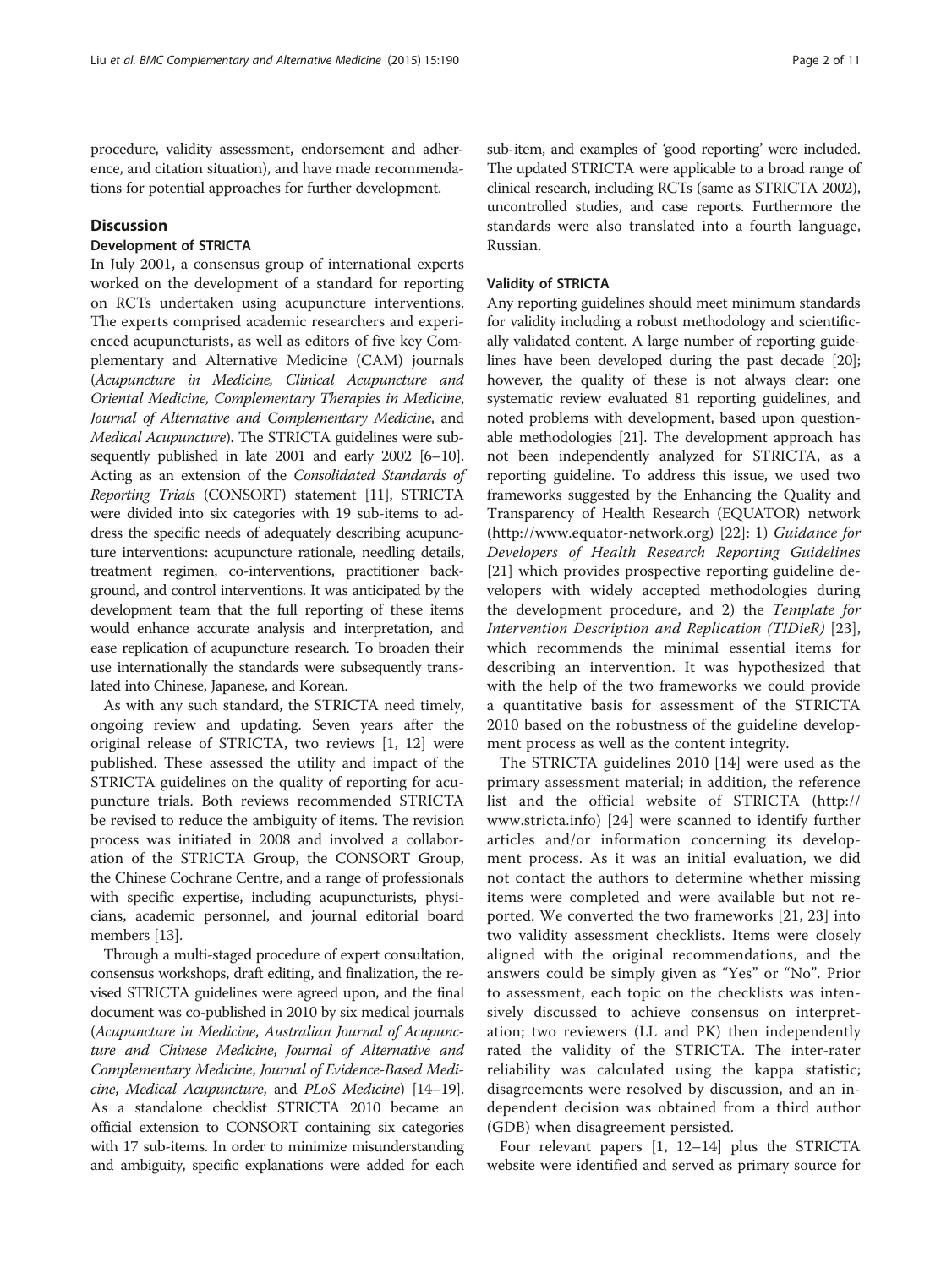assessment. Agreement of the reviewers for the two checklists was regarded as excellent for independent reviews, with a kappa index of 0.785 for the development process and 0.873 for the content integrity. After discussion the reviewers reached consensus giving a kappa index of 1. Table 1 and Table [2](#page-3-0) present the assessment results. For the two checklists, the STRICTA guidelines (2010) satisfied over half of the items (11/18 for the guideline development process, and 8/12 for the content integrity). While the STRICTA group publicized details regarding the development procedures for the initial steps, the post-meeting and the post-publication activities, details on the transparency of the pre-meeting activities and the face-to-face consensus meeting were mostly not disclosed. As for the content validity of the STRICTA 2010, four missing items revealed room for improvement, namely Item 6: delivery modes description; Item 10: intervention modifications explanation; Item 11: planned intervention fidelity assessment; and Item 12: actual results.

## Endorsement and adherence to STRICTA

Currently nine international medical journals endorse the STRICTA (2010), including seven CAM specialties and two general medicine journals. A full list of participating journals and their STRICTA publications are available at<http://www.stricta.info/journals.html> [[25\]](#page-10-0).

In order to investigate adherence to STRICTA, we scanned "Instructions to Authors" on the websites of those journals that endorse the standard, and extracted relevant information. In addition, in order to examine the awareness of reporting guidelines of those journals, where there was mention of other research reporting guidelines and/or the EQUATOR network this was also extracted. Of the nine journals, six mentioned STRICTA in the online version of "Instructions to Authors" (Table [3](#page-4-0)). However, the majority of journals  $(n = 5)$  did not make it an explicit requirement to use STRICTA for potential manuscripts. Only one journal, Medical Acupuncture, enforced strict use of the checklist as a compulsory requirement for article submission. It elaborated on the need to adhere to STRICTA throughout the process of manuscript preparation, including appropriate sequencing of the STRICTA items to follow, and the six STRICTA categories required in the methodology section. In regard to referencing, the majority of journals  $(n = 5)$  referred to the current STRICTA website, but one referred to a URL currently inaccessible. Two journals included the full STRICTA (2010) Guidelines (one of which was via the STRICTA website). The EQUATOR network was referenced by only two of the endorsing journals, and other relevant reporting guidelines (e.g. CONSORT, PRISMA, and STARD) were also recommended for use by six journals.

Table 1 Validity assessment of the STRICTA 2010 on reporting guidelines development process<sup>\*\*</sup>

| Item No.<br>Step                         |    | Item                                                                           | Satisfaction of STRICTA 2010 |  |
|------------------------------------------|----|--------------------------------------------------------------------------------|------------------------------|--|
| Initial steps                            |    | Identify the need for a guideline                                              | Yes                          |  |
|                                          | 2  | Review the literature                                                          | Yes                          |  |
|                                          | 3  | Obtain funding for the guideline initiative                                    | Yes                          |  |
| Pre-meeting activities                   | 4  | Identify participants                                                          | Yes                          |  |
|                                          | 5  | Conduct a Delphi exercise                                                      | <b>No</b>                    |  |
|                                          | 6  | Generate a list of items for consideration at the face-to-face meeting         | No.                          |  |
|                                          | 7  | Prepare for the face-to-face meeting                                           | <b>No</b>                    |  |
| Face-to-face consensus<br>meeting itself | 8  | Present and discuss results of pre-meeting activities and relevant<br>evidence | <b>No</b>                    |  |
| Post-meeting activities                  | 9  | Develop the guidance statement                                                 | Yes                          |  |
|                                          | 10 | Develop an explanatory document (E&E)                                          | Yes                          |  |
|                                          | 11 | Develop a publication strategy                                                 | Yes                          |  |
| Post-publication activities              | 12 | Seek and deal with feedback and criticism                                      | Yes                          |  |
|                                          | 13 | Encourage guideline endorsement                                                | Yes                          |  |
|                                          | 14 | Support adherence to the quideline                                             | <b>No</b>                    |  |
|                                          | 15 | Evaluate the impact of the reporting guidance                                  | No.                          |  |
|                                          | 16 | Develop Web site                                                               | Yes                          |  |
|                                          | 17 | Translate guideline                                                            | Yes                          |  |
|                                          | 18 | Update quideline                                                               | <b>No</b>                    |  |

※Structured according to the EQUATOR Guidance for Developers of Health Research Reporting Guidelines [[21](#page-10-0)] E&E: explanation and elaboration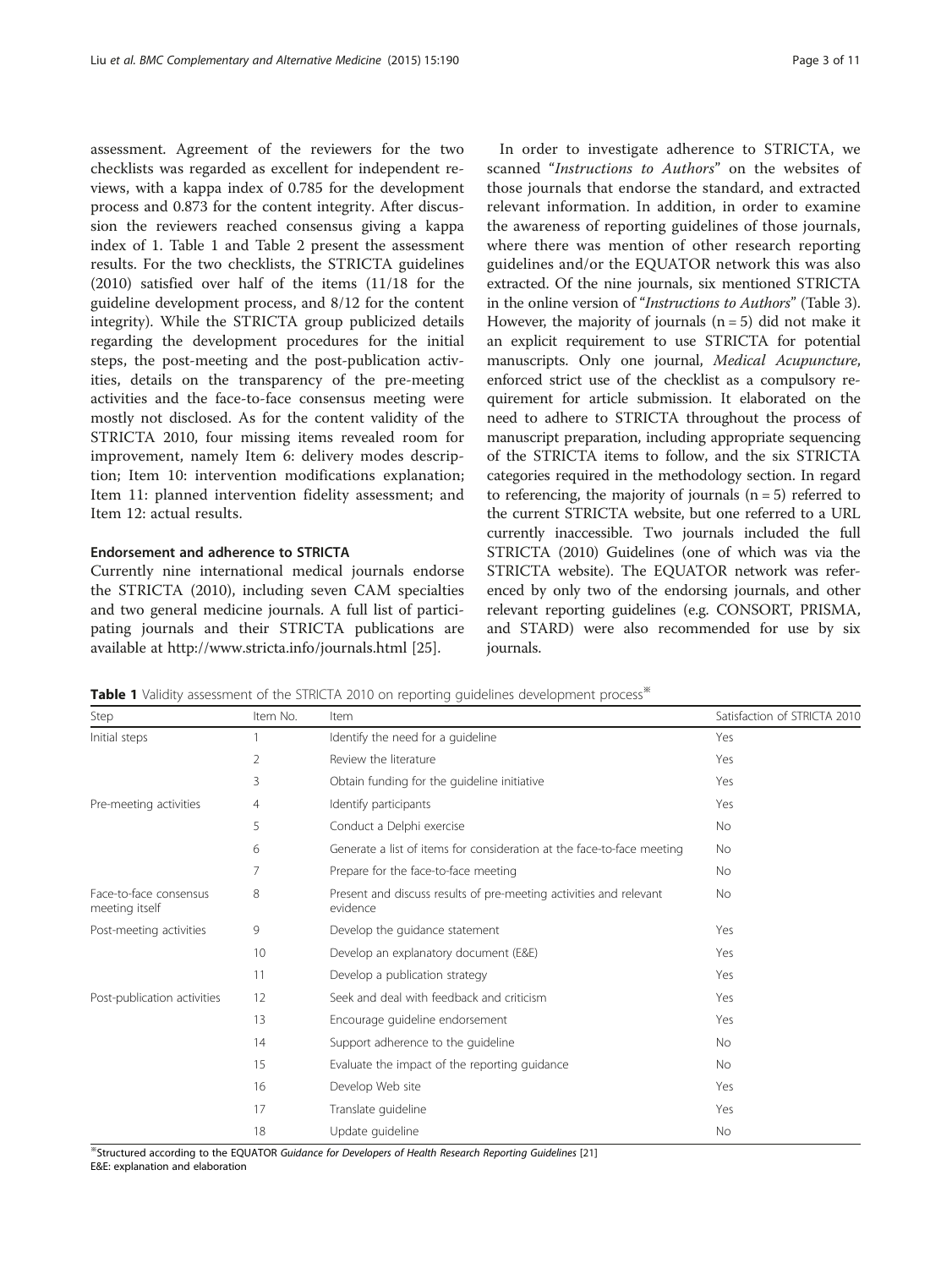<span id="page-3-0"></span>

|  | Table 2 Validity assessment of the STRICTA 2010 on content integrity* |
|--|-----------------------------------------------------------------------|
|--|-----------------------------------------------------------------------|

| Item No.       | Item                                                                                                                                                                                                                                                                                              | Satisfaction of STRICTA 2010 |
|----------------|---------------------------------------------------------------------------------------------------------------------------------------------------------------------------------------------------------------------------------------------------------------------------------------------------|------------------------------|
|                | Brief name                                                                                                                                                                                                                                                                                        | Yes                          |
|                | Provide the name or a phrase that describes the intervention                                                                                                                                                                                                                                      |                              |
| 2              | Why                                                                                                                                                                                                                                                                                               | Yes                          |
|                | Describe any rationale, theory, or goal of the elements essential to the intervention                                                                                                                                                                                                             |                              |
| 3              | What (materials)                                                                                                                                                                                                                                                                                  | Yes                          |
|                | Describe any physical or informational materials used in the intervention, including those<br>provided to participants or used in intervention delivery or in training of intervention<br>providers. Provide information on where the materials can be accessed (such as online<br>appendix, URL) |                              |
| $\overline{4}$ | What (procedures)                                                                                                                                                                                                                                                                                 | Yes                          |
|                | Describe each of the procedures, activities, and/or processes used in the intervention, including<br>any enabling or support activities                                                                                                                                                           |                              |
| 5              | Who provided                                                                                                                                                                                                                                                                                      | Yes                          |
|                | For each category of intervention provider (e.g. psychologist, nursing assistant), describe their<br>expertise, background and any specific training given                                                                                                                                        |                              |
| 6              | How                                                                                                                                                                                                                                                                                               | No                           |
|                | Describe the modes of delivery (e.g. face-to-face or by some other mechanism, such as internet<br>or telephone) of the intervention and whether it was provided individually or in a group                                                                                                        |                              |
| $\overline{7}$ | Where                                                                                                                                                                                                                                                                                             | Yes                          |
|                | Describe the type(s) of location(s) where the intervention occurred, including any necessary<br>infrastructure or relevant features                                                                                                                                                               |                              |
| 8              | When and how much                                                                                                                                                                                                                                                                                 | Yes                          |
|                | Describe the number of times the intervention was delivered and over what period of time including<br>the number of sessions, their schedule, and their duration, intensity or dose                                                                                                               |                              |
| 9              | Tailoring                                                                                                                                                                                                                                                                                         | Yes                          |
|                | If the intervention was planned to be personalised, titrated or adapted, then describe what, why, when,<br>and how                                                                                                                                                                                |                              |
| $10^{\circ}$   | Modifications                                                                                                                                                                                                                                                                                     | <b>No</b>                    |
|                | If the intervention was modified during the course of the study, describe the changes (what, why,<br>when, and how)                                                                                                                                                                               |                              |
| 11             | How well (planned)                                                                                                                                                                                                                                                                                | No                           |
|                | If intervention adherence or fidelity was assessed, describe how and by whom, and if any strategies<br>were used to maintain or improve fidelity, describe them                                                                                                                                   |                              |
| $12^*$         | How well (actual)                                                                                                                                                                                                                                                                                 | No                           |
|                | If intervention adherence or fidelity was assessed, describe the extent to which the intervention was<br>delivered as planned                                                                                                                                                                     |                              |

\* Structured according to the Template for Intervention Description and Replication (TIDieR) [[23\]](#page-10-0) ∮ Not applicable to a protocol

The availability of reporting guidelines by itself is not sufficient to drive improvements in the completeness of reporting: journal practices clearly have a major role to play [\[26, 27](#page-10-0)]. However, the extent to which the journals endorse and adhere to the reporting guidelines seems to vary widely [\[28\]](#page-10-0). The most well-known reporting guideline, CONSORT, has been adopted by 585 biomedical journals, and empirical evidence supports the view that the implementation of CONSORT has been associated with improved reporting of randomized trials [\[1](#page-9-0), [29\]](#page-10-0). This has been achieved over an extensive period of nearly two decades (CONSORT was initially introduced in 1996). Given such timescales in the uptake of reporting guidelines by journals, sufficient time should be allowed prior to assessing the level of awareness of any new guideline such as STRICTA [\[30](#page-10-0)]. There might be intrinsic challenges for STRICTA to obtain a degree of support comparable to CONSORT, as it is a 'specialty-specific' reporting guideline not applicable for all journals; this notwithstanding, it follows that more strict enforcement of STRICTA within the endorsed journals is more likely to yield the benefits for which it was intended.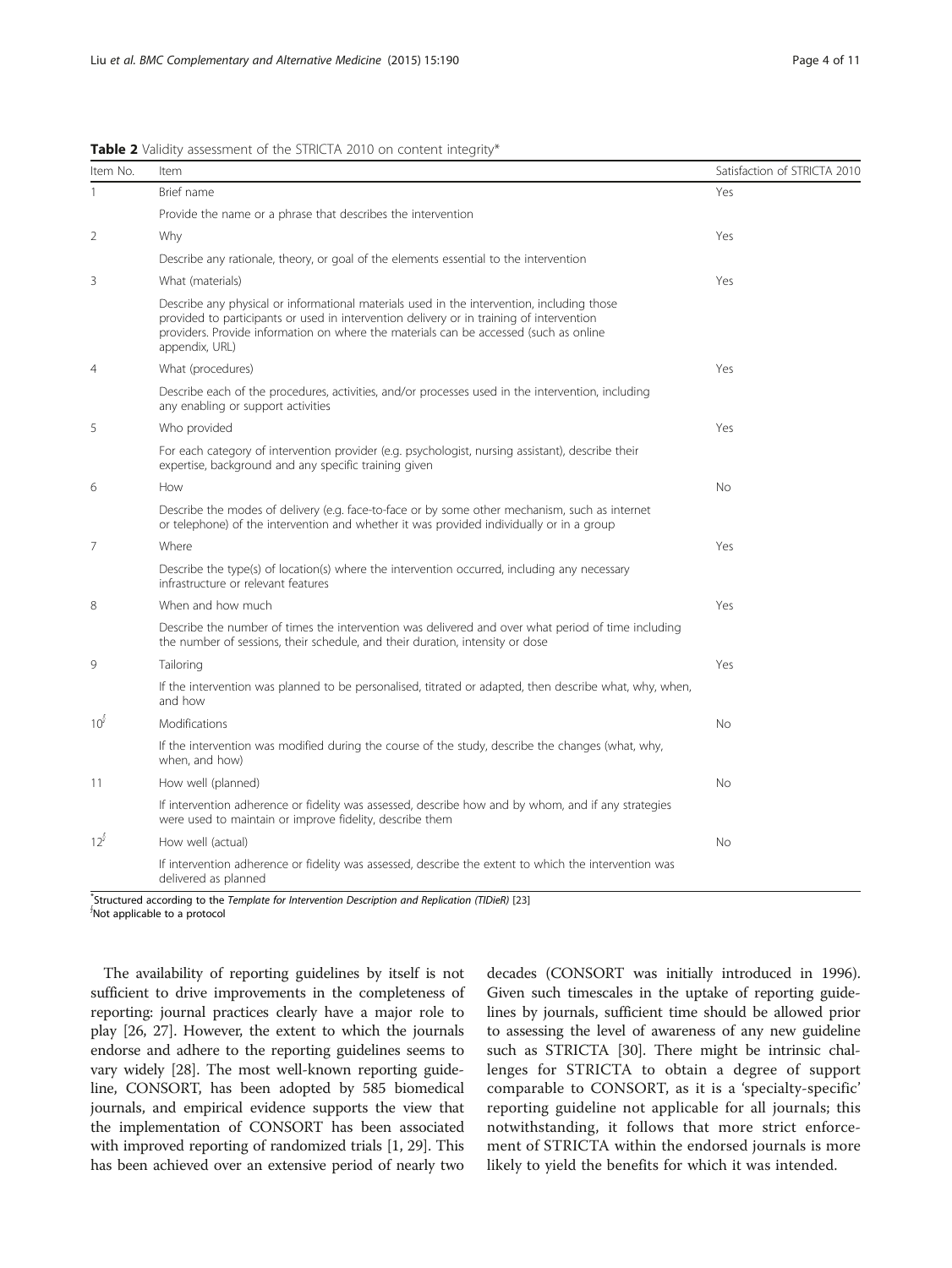| Journal                                                                                           | Mention of<br><b>STRICTA</b> | Specific requirement of<br>STRICTA (quote)                                                                       | STRICTA website<br>link                          | Appropriate<br>reference        | Mention of<br><b>EQUATOR</b> | Other reporting<br>quidelines                                        |
|---------------------------------------------------------------------------------------------------|------------------------------|------------------------------------------------------------------------------------------------------------------|--------------------------------------------------|---------------------------------|------------------------------|----------------------------------------------------------------------|
| Acupuncture in Medicine                                                                           | Yes                          | All acupuncture treatment should be<br>described according to the current<br>STRICTA recommendations             | No, but hyperlink<br>to the STRICTA<br>checklist | Yes                             | Yes                          | CONSORT, PRISMA,<br>MOOSE, STROBE,<br>STARD, SQUIRE                  |
| Australian Journal of<br>Acupuncture and Chinese<br>Medicine                                      | Yes                          | The reporting of acupuncture<br>treatment needs to follow STRICTA<br>quidelines                                  | Yes, but<br>inaccessible URL                     | <b>NR</b>                       | <b>No</b>                    | CONSORT,<br><b>OUOROM</b>                                            |
| Deutsche Zeitschrift für<br>Akupunktur/German Journal<br>of Acupuncture and Related<br>Techniques | Yes                          | For better reporting of acupuncture<br>trial interventions, please adhere to<br><b>STRICTA</b>                   | Yes                                              | <b>NR</b>                       | <b>No</b>                    | <b>No</b>                                                            |
| Journal of Alternative and<br>Complementary Medicine                                              | Yes                          | For controlled trials of acupuncture,<br>use our preferred reporting criteria<br>based on the STRICTA quidelines | Yes                                              | No<br>(Inappropriate)<br>Title) | <b>No</b>                    | CONSORT                                                              |
| Journal of Integrative<br>Medicine                                                                | <b>No</b>                    | <b>NR</b>                                                                                                        | <b>No</b>                                        | <b>NR</b>                       | <b>No</b>                    | CONSORT, PRISMA                                                      |
| Journal of Evidence-Based<br>Medicine                                                             | Yes                          | All acupuncture treatment should be<br>described according to the current<br>STRICTA recommendations             | Yes                                              | Yes                             | No                           | CONSORT, PRISMA                                                      |
| Korean Journal of Acupuncture                                                                     | No                           | <b>NR</b>                                                                                                        | <b>No</b>                                        | <b>NR</b>                       | <b>No</b>                    | <b>No</b>                                                            |
| Medical Acupuncture                                                                               | Yes                          | All papers must adhere to the new<br>STRICTA 2010 requirements                                                   | Yes                                              | <b>NR</b>                       | <b>No</b>                    | No                                                                   |
| PLoS Medicine                                                                                     | <b>No</b>                    | <b>NR</b>                                                                                                        | <b>No</b>                                        | <b>NR</b>                       | Yes                          | CONSORT, PRISMA,<br>STARD, STROBE,<br>MIAME, MIBBI,<br><b>ARRIVE</b> |

<span id="page-4-0"></span>**Table 3** "Instructions to authors" of journals that endorsed STRICTA

NA: not reported

STRICTA: Standards for Reporting Interventions in Clinical Trials of Acupuncture; EQUATOR: Enhancing the Quality and Transparency of Health Research; CONSORT: Consolidated Standards of Reporting Trials; PRISMA: Preferred Reporting Items for Systematic Reviews and Meta-Analyses; MOOSE: Meta-analysis of Observational Studies in Epidemiology; STROBE: Strengthening the Reporting of Observational Studies in Epidemiology; STARD: Standards for Reporting of Diagnostic Accuracy; SQUIRE: Standards for Quality Improvement Reporting Excellence; QUOROM: Quality of Reporting of Meta-analyses; MIAME: Minimum Information About a Microarray Experiment; MIBBI: Minimum Information for Biological and Biomedical Investigations; ARRIVE: Animal Research: Reporting In Vivo Experiments

#### Citation of STRICTA

As fourteen years have elapsed since STRICTA were first published, we think it is timely to examine the utilization and potential impacts of STRICTA.

Although it is possible to measure the impact of STRICTA in numerous ways, perhaps the most logical (if novel) approach is examination of citations for STRICTA. Furthermore a broad search of the literature has shown that previous reviews of STRICTA have been limited to Englishlanguage papers (and papers published in English) [\[1\]](#page-9-0). We therefore decided to conduct a comprehensive evaluation of the application of STRICTA in relevant articles in three publication languages - English, Chinese, and Japanese. The latter two are considered representative of the main acupuncture research in Asian countries.

In our approach we used Cited Reference Search and/or Citation Tracker (slight differences in different databases) for two English databases (Web of Science and Scopus), one Chinese database (China National Knowledge Infrastructure) and one Japanese database (Japan Science and Technology Information Aggregator, Electronic) to explore citations for STRICTA 2002 and STRICTA 2010 from 2002 up to January 2015. For the literature in English, full titles of publications were used as search terms. Due to potential limitations on the dissemination of the English STRICTA in non-English speaking countries, the key word and/or the topic of "STRICTA" were used as additional search terms in both Chinese and Japanese databases. Two standardized spreadsheets were used to record the basic characteristics of articles regarding the publication year, study type, and the journal type (general medical non-CAM journals, specialty medical non-CAM journals, CAM journals with STRICTA endorsement, and CAM journals without STRICTA endorsement) [\[1](#page-9-0)]. We calculated the annual STRICTA citation counts, including those relating exclusively to RCTs and related studies (e.g. protocols) for which STRICTA was initially designed. We then set up line plots to investigate the possible changes in citations over time. Linear regression (the Spearman's rank correlation) was used to identify the potential predictors of citation counts, i.e. the language of publication, and the year of publication.

Our search strategy resulted in the identification of 519 articles that cited STRICTA 2002 and 351 that cited STRICTA 2010, and a further 47 articles in Chinese and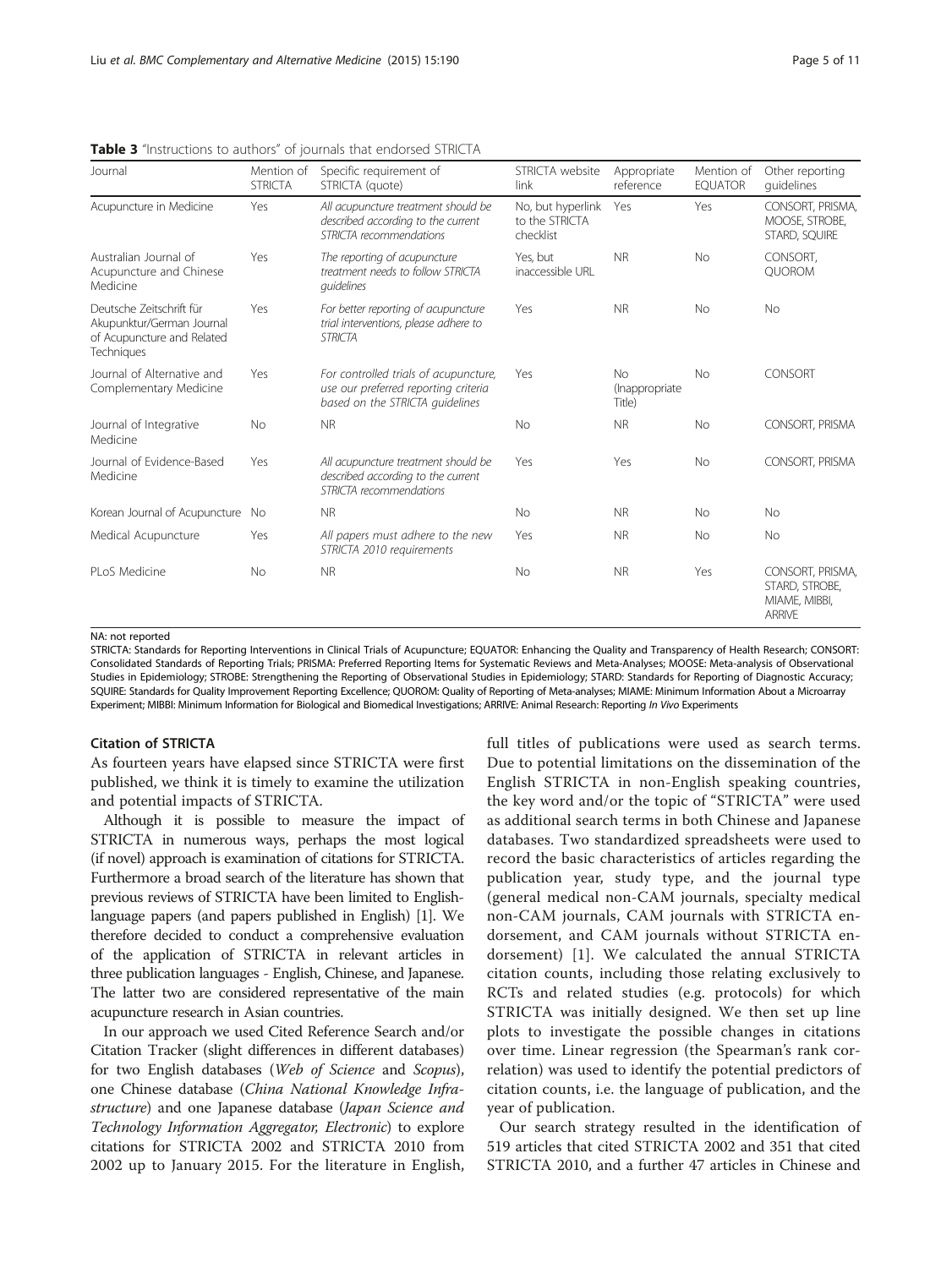11 in Japanese that mentioned STRICTA as either a key word or topic. After excluding duplicates and those outside of the study limitations, a total of 536 papers were eligible for inclusion. The main characteristics of the articles are displayed in (Additional file [1](#page-9-0): Table S1 and Additional file [2:](#page-9-0) Table S2).

Overall citation counts increased over time. For the STRICTA guidelines 2002, the two English databases demonstrated growing citation numbers until the revised STRICTA were published in 2010: it grew steadily from two citations in 2002 to 40 citations in 2008, but plateaued over the next two years (Fig. 1). In the context of citations in RCTs, this similarly increased with some oscillation from 2005 (three years after the initial introduction); however, the counts were low (maximum of 11 citations in 2009) (Fig. [2\)](#page-6-0). For the STRICTA guidelines 2010, continuing citation was found for both RCTs and papers of other study types published in English (Figs. [3](#page-6-0) and [4](#page-6-0)). By contrast, in the Chinese literature there were fewer citations. Although there were small increases (with some small variation), few authors referred to the STRICTA guidelines in their publications: until the end of 2014, the STRICTA 2002 was cited in total only 18 times and the STRICTA 2010 21 times; only seven such RCTs have cited STRICTA over the past 14 years. For citation in Japanese articles, STRICTA 2002 and STRICTA 2010 were barely cited: seven articles cited the STRICTA guidelines 2002 (published in the years 2002, 2005, 2008, 2010, 2013 and 2014, respectively), and only one RCT article (2012) cited the revised STRICTA 2010.

Results of linear regression suggest that the date of publication was a significant predictor of increasing citation counts for STRICTA guidelines 2010 in English literature  $(r = 0.900)$ . With regard to journal of publication, authors citing STRICTA 2002 preferred publishing the articles in non-CAM specialty medical journals in the English language, whilst those published in Chinese and Japanese languages were in the CAM journals without STRICTA endorsement (Fig. [5](#page-7-0)). In contrast, for STRICTA 2010, the most frequently cited were those published in the CAM journals without STRICTA endorsement for both English and Chinese languages (Fig. [6](#page-7-0)).

#### Implications for STRICTA

Since the first systematic review which examined the impact of STRICTA on the reporting quality of acupuncture trials [\[1](#page-9-0)], subsequent evaluations have drawn similar conclusions: it appears that STRICTA (2002 and 2010) has not improved the quality of reporting to the degree anticipated, thus descriptions of the acupuncture specific aspects of publications remain suboptimal [\[3](#page-9-0)–[5](#page-9-0)]. Although a small increase (17 %) in reporting quality was revealed by another review using a combined CONSORT and STRICTA assessment instrument [\[2](#page-9-0)], the reporting of practitioner background (e.g. training, experience and expertise) is extremely poor, and there continues to be a need for improvement in reporting on the details of acupuncture trials [\[1](#page-9-0), [2\]](#page-9-0). Besides potential lack of awareness of the guidelines based on the limited numbers found in the database searches [\[1\]](#page-9-0), it is possible

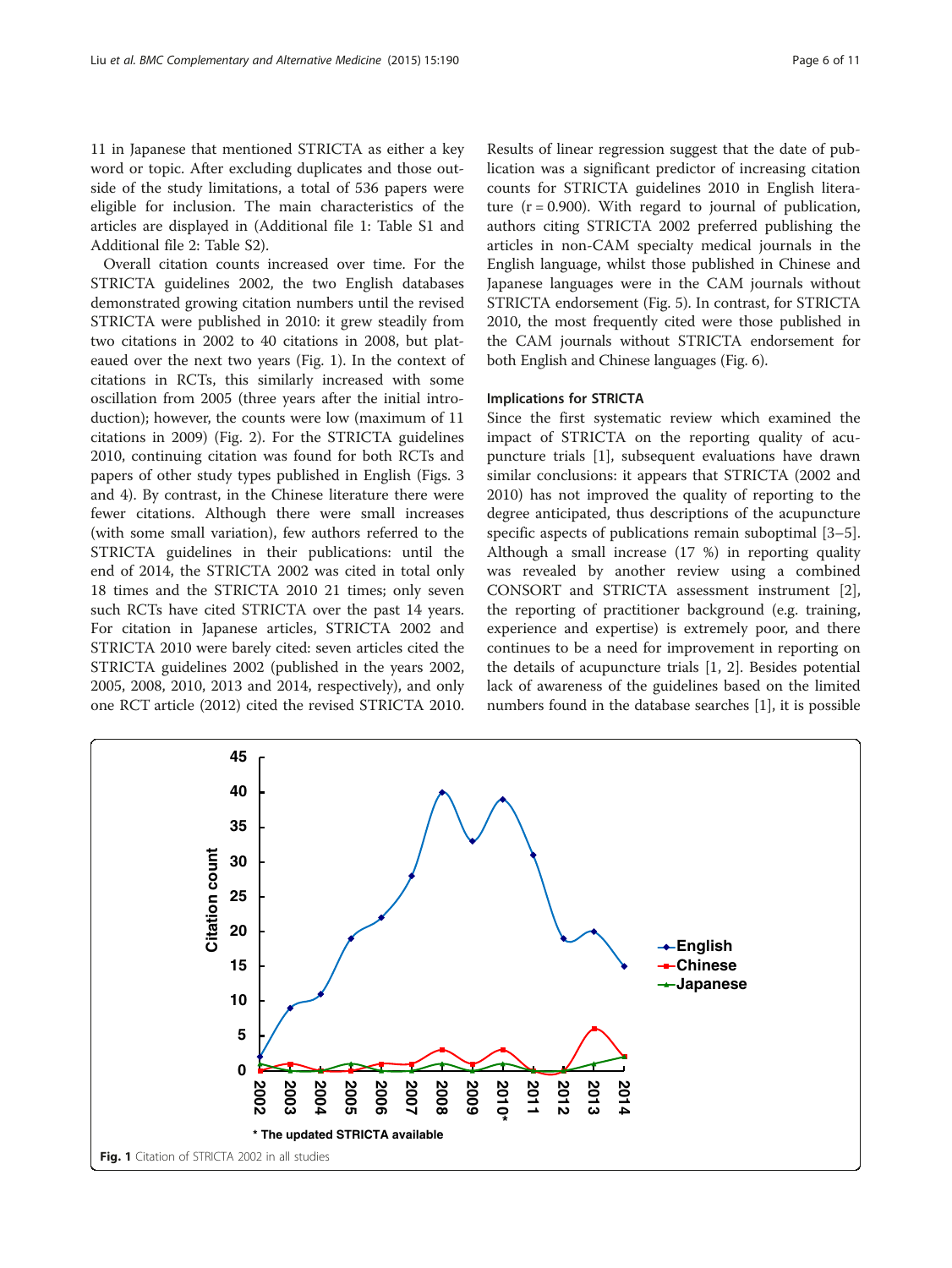<span id="page-6-0"></span>

that dissemination of the STRICTA guidelines was a limiting factor in itself, though we acknowledge the means of dissemination are clearly outlined on the web site.

In regard to potential for improvements with respect to the dissemination and use of STRICTA (2010) the following concepts could be considered. Firstly, it may be beneficial to update the STRICTA checklist. As an official extension of the CONSORT statement 2010 (item 5), the content integrity of the STRICTA guidelines may be improved by embedding all the items suggested by the TIDieR guidelines (which specify a minimum set of items to describe an intervention) in the checklist. For the STRICTA to remain credible it may be helpful to collaborate with the TIDieR group, and to refer to the

other relevant reporting guidelines in the EQUATOR network. The revision process might also benefit from solicitation of a wider range of expert opinions. It is argued by Chinese scholars that several Traditional Chinese Medicine characteristics of acupuncture (e.g. syndrome differentiations, treatment opportunities, and disease stages) have not been clearly articulated in STRICTA [[31](#page-10-0)]. Furthermore, it is also suggested that items concerning the standards and precision of acupoint localizations, the angle and direction of needle insertion, and the acupuncture experiences of participants are included in any future revision of STRICTA [\[31](#page-10-0)–[33](#page-10-0)]. Furthermore we suggest the updated STRICTA checklist



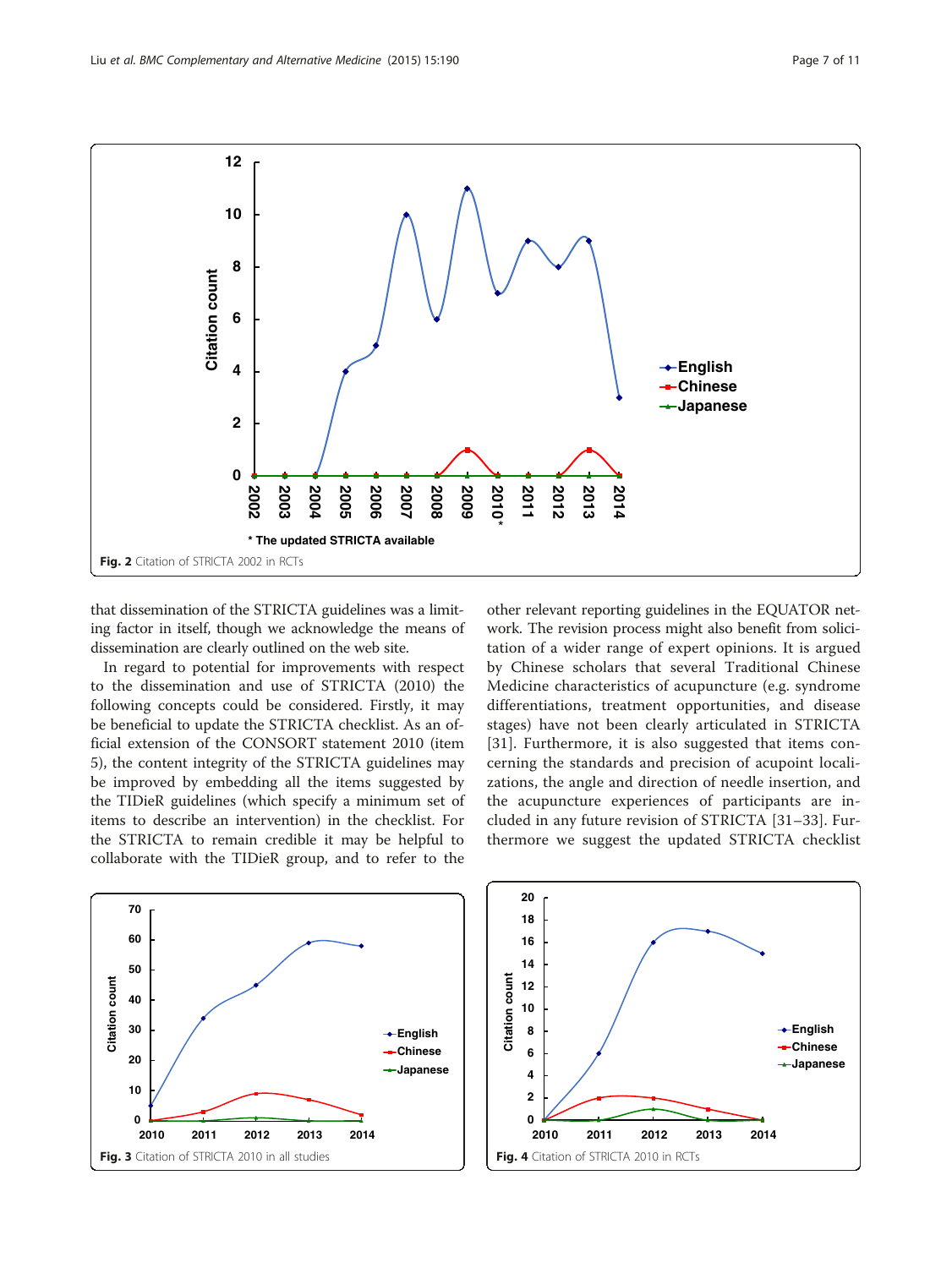<span id="page-7-0"></span>

be standardized with the current format and any modifications or additions clearly highlighted.

A second strategy may be to improve the efficiency of reporting by using a flowchart. As print journals have limitations on manuscript length, full reporting of all intervention details within one primary paper is almost impossible, especially when the study protocols or relevant papers have not been previously published. Although hosting the specific components in relevant websites may seem to be a rational solution, there are inherent risks such as resourcing, and responsibility for maintaining the website. Such problems were revealed in a recent review which evaluated the description of nonpharmacological interventions in randomized trials [\[34\]](#page-10-0). A more fruitful approach might be to provide a graphical representation instead of text descriptions of the details of the interventions. This might be based on a flowchart with squares and circles which represent the objects and activities of each treatment arms in specific columns; below the flowchart, a legend could provide brief instructions of each components, including forms, contents, functions, and details of the intervention providers [\[35](#page-10-0)]. Such an

approach may clarify the majority of components (except for the rationale of interventions) required by the STRICTA checklist. In addition, it may have advantages and encourage the use of guidelines more rigorously including: providing a better description of the interventions, decreasing manuscript word count, promoting an easier understanding of the trial structures, and helping with the design and conduct of acupuncture research at the early stage [\[36\]](#page-10-0).

Thirdly, there is potential for journals that endorse STRICTA to be more consistent with their requirements for authors to adhere to the Guidelines. The benefits of reporting in accordance with the guidelines, and in publications that use the guidelines was reinforced by Hopewell et al [\[37](#page-10-0)] in their review of the CONSORT statement. Likewise for STRICTA, we advocate for more consistent enforcement of adherence to the guidelines. There continues to be a need for complete descriptions in clinical trials of acupuncture. Thus it may be advantageous for the STRICTA group to develop an official statement with a clear message relating to adherence requirements. One possible way forward would be to request authors to

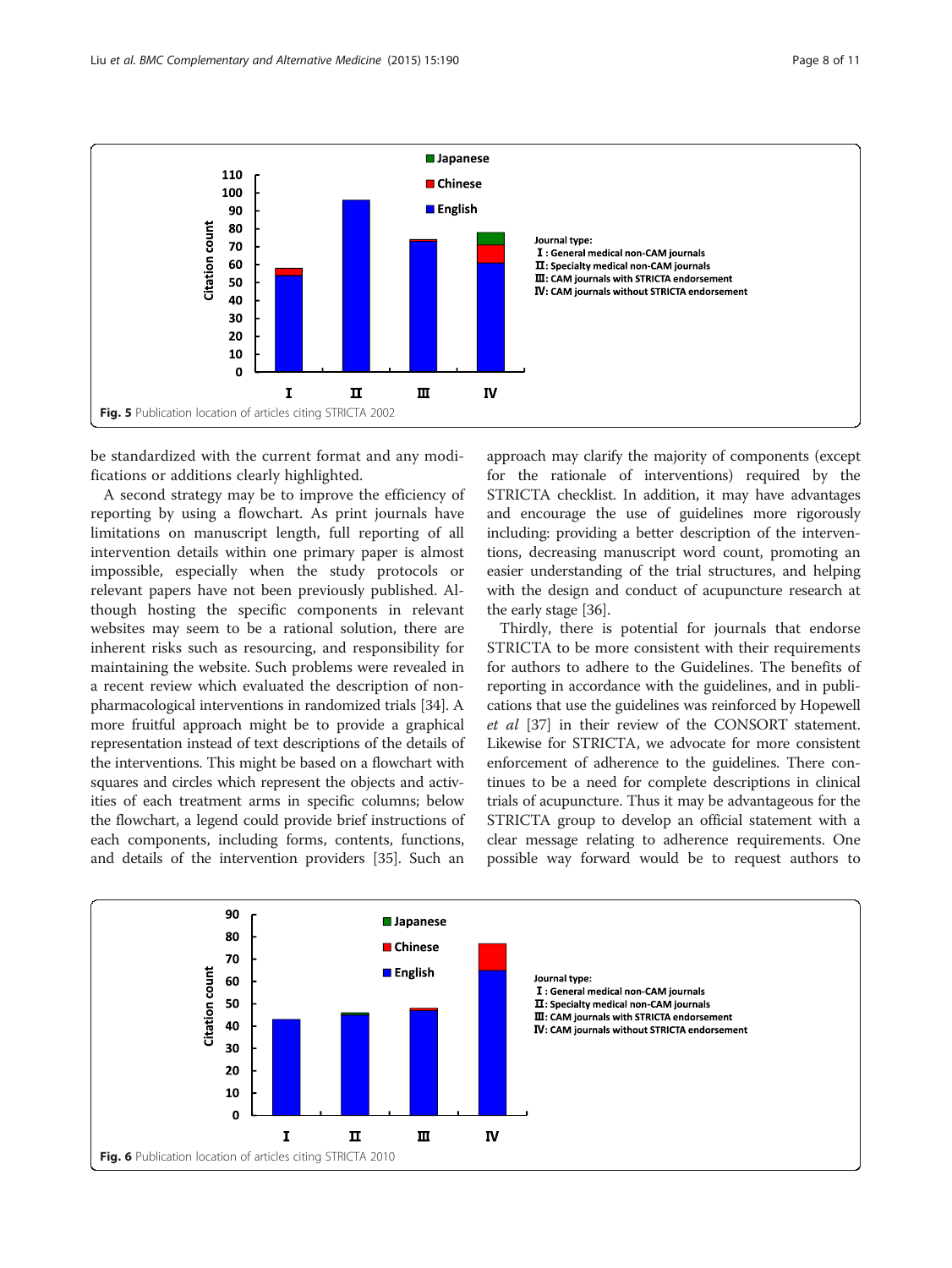comply with reporting on specific details and submit a completed STRICTA checklist as a requirement for consideration for publication [\[37, 38](#page-10-0)]. This may be assisted in the future by using web-based technologies that allow automated text identification for essential elements [[39](#page-10-0)]. We suggest the statement be included in the published "Instructions to Authors" for the relevant journal. In addition, an appropriate reference to the STRICTA guidelines and an accessible URL of the STRICTA web site, as author support resources would also be expected to be provided by the journal. As it is argued by some that reviewers and editors unfamiliar with STRICTA may be responsible for the missing details relating to acupuncture in the final publications [\[12\]](#page-9-0), health related journals would need to ensure their editorial staff enforce adherence to STRICTA, and incorporate the checklist into the peer-review and editorial processes. In addition, journals may consider providing editorials to encourage use, the positive impacts of which have been demonstrated by the greater degree of CONSORT implementation [\[38](#page-10-0), [40](#page-10-0)].

Although STRICTA is designed mainly for clinical trials, its application may also be usefully applied to systematic reviews. The reporting quality of RCTs has been shown to be better than that of systematic reviews [\[41](#page-10-0)], and for Cochrane reviews of acupuncture, the reporting of treatment details has been noted to be inadequate [[30\]](#page-10-0). As few reviews recommend appropriate treatment regimen(s) to be used in routine practice, practitioners in such cases are unable to use the related evidence to inform their treatments [\[41](#page-10-0)]. Thus, it may be beneficial for journals to widen the use of STRICTA to acupuncture reviews, which would improve the applicability and utilization of review results in future research and clinical practice.

Fourthly, as there is evidence of a lack of consistency among journals not published in the English language, it may be beneficial to implement a strategy where the Guidelines are more strictly endorsed in non-English speaking countries. Our findings showed growing levels of uptakes of STRICTA in the English literature, but the citations of STRICTA in Asian articles, such as Chinese and Japanese, appeared inconsistent and remain low. It seems that other strategies besides the STRICTA translations are worthy of consideration. As there is a large amount of acupuncture research undertaken in non-English-speaking countries, for example in China, Japan, Korea, and Germany, it may be feasible to develop a global network of STRICTA research centers. Possible missions of these centers would be to organize regular education and training workshops or seminars (including webinars) which concentrate on the efficient use of the STRICTA guidelines and good research reporting practices, seek users' feedback, handle criticism from all stakeholders, and maximize endorsements and adherence to STRICTA in local journals.

Fifthly, consideration could be given to updating and expanding the STRICTA website. Our findings show that details on key elements of the development procedure of the STRICTA guidelines, such as the pre-meeting activities and the face-to-face consensus meeting, is not publicly available (or is hard to locate). This finding concurred with the previous systematic review by Moher et al in which the authors noted the problems of nontransparent processes for the development of, and reporting on, guidelines [\[42](#page-10-0)]. It may be possible to provide the update data of STRICTA on the web site, and append this address in articles on the Guidelines. Beyond this, related papers that have evaluated the reporting quality of the acupuncture studies could be included on the web site, to inform the impact of STRICTA, and to help maintain it. It is expected that such evaluations could be undertaken collaboratively by different research parties including authors, editors, publishers and funders. This may reduce the risk of bias in self-evaluations, and also provide a better opportunity for broader support [[43](#page-10-0)]. It may also be useful to include a "News" section concerning any new issues related to the guidelines such as plans for updates, and perhaps the STRICTA centers, if possible.

Finally, we recommend providing the linkage to the EQUATOR network (<http://www.equator-network.org>) [[22](#page-10-0)], a repository for good reporting guidelines for health research, on the STRICTA web site, to improve the general standards of reporting of research within the field of acupuncture.

#### Summary

A complete description of complex interventions is challenging [\[23](#page-10-0)]; the process of treatment such as specific regimens and description of the necessary materials, are often missing from such descriptions [[41\]](#page-10-0). Problems with this inadequate reporting have led to the creation of several reporting guidelines, including STRICTA and those in other areas such as homeopathy, yoga, and moxibustion [\[44](#page-10-0)–[46\]](#page-10-0). Although it is encouraging to note that the development of these reporting guidelines may be one valuable step towards the enhancement of reporting quality and research reliability, it is only a first step. Given the low utilization, and consequently the limited impact, of these guidelines, specific implementation strategies are necessary to remedy this situation.

We believe that the quality of reporting of the interventions in clinical trials of acupuncture will only be improved by wide dissemination and strict adherence to the STRICTA guidelines. Beyond the current implementation measures such as co-publications and translations into other languages, more effort is needed to disseminate and promote the more widespread use of STRICTA. All stakeholders (i.e. researchers, journal publishers, funding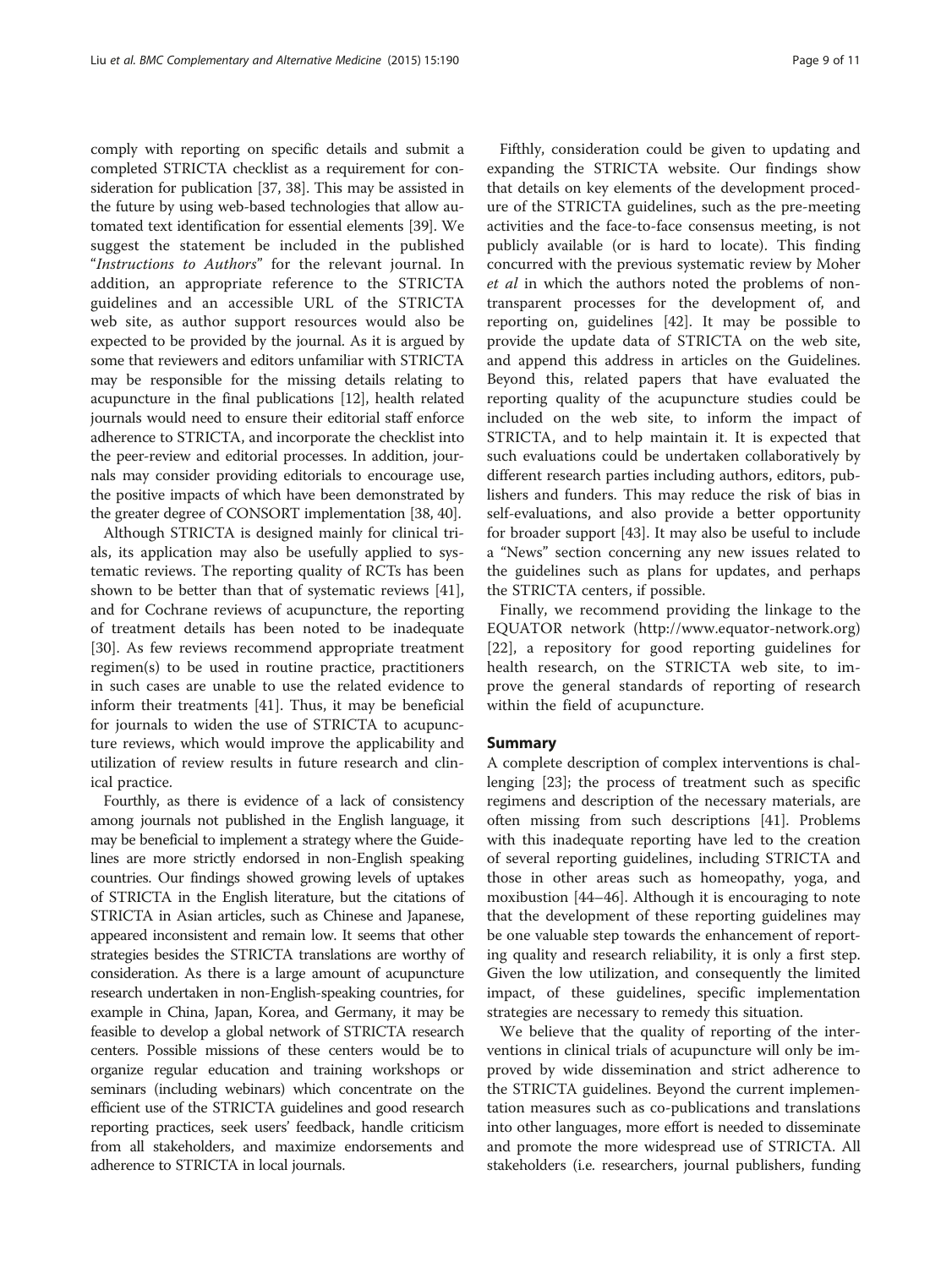<span id="page-9-0"></span>organizations, policy regulators) should take a shared responsibility to collaborate to implement STRICTA to a greater extent. This will, in turn, ensure the quality of reports of acupuncture studies is improved, thus assisting the potential for research results to be efficiently translated into clinical practice. As there is a lack of sufficient funding for developing reporting guidelines [[43](#page-10-0)], we particularly appeal to the health research funding organizations to emphasize the importance of STRICTA, and ensure dedicated funding to support its revision and maintenance on a routine basis in future. Such support is believed to influence reporting quality and, therefore, the subsequent impact, of future acupuncture research.

It may be argued by some that if the reporting guidelines themselves are deficient, this would undermine their impact on improvement in scientific quality and thus the benefits to clinical practice. However, it may also be argued that improvements in the reporting guidelines are based on their wide utilization and exposure to critical appraisal. Continual improvement in the quality of reporting related to particular treatment interventions will also benefit clinical practice and drive research further forward.

As yet there are no formal tools to assess the validity of the reporting guidelines; the Guidance for Developers of Health Research Reporting Guidelines [[21\]](#page-10-0) and the TIDieR [[23\]](#page-10-0) are designed to inform the development of reporting guidelines. We used the original format of the TIDieR, and kept the 18 primary items of the Guidance for Developers of Health Research Reporting Guidelines. Our two validity checklists are helpful but do have limitations, as some items are optional and there is no weighting criteria of individual items. Hence, in order to reduce bias, we call for more researchers to participate in the evaluation, provide critical appraisements, and help with the optimization of the STRICTA guidelines.

## Additional files

[Additional file 1: Table S1.](http://www.biomedcentral.com/content/supplementary/s12906-015-0714-4-s1.pdf) Characteristics of articles cited STRICTA 2002. The table presents the characteristics of the articles that cited the STRICTA guidelines 2002, including the title, author(s), publication year and journal, study type, and journal type, of the articles.

[Additional file 2: Table S2.](http://www.biomedcentral.com/content/supplementary/s12906-015-0714-4-s2.pdf) Characteristics of articles cited STRICTA 2010. The table presents the characteristics of the articles that cited the STRICTA guidelines 2010, including the title, author(s), publication year and journal, study type, and journal type, of the articles.

#### Abbreviations

STRICTA: Standards for Reporting Interventions in Controlled Trials of Acupuncture; RCTs: Randomized controlled trials; CAM: Complementary and Alternative Medicine; CONSORT: Consolidated Standards of Reporting Trials; EQUATOR: Enhancing the Quality and Transparency of Health Research; TIDieR: Template for Intervention Description and Replication.

#### Competing interests

The authors declare that they have no competing interests.

#### Authors' contributions

LL contributed to conception and design, literature search and selection, data extraction, validity assessment, data analysis and interpretation, drafting and revision. MS and SMcD contributed to design and revision. PK contributed to literature search and selection, data extraction and validity assessment. GDB contributed to study supervision, conception and design, and revision. All authors read and approved the final manuscript.

#### Acknowledgments

The authors thank Mrs. Trish Leishman (Medical Librarian, University of Otago) for suggestions of literature search; Mr. Jundong Wang for Chinese literature identification and data extraction; Mr. Masashi Aoyagi for Japanese literature identification and data extraction. Lizhou Liu is supported by a University of Otago doctoral research scholarship.

#### Author details

<sup>1</sup> Centre for Health, Activity and Rehabilitation Research, School of Physiotherapy, University of Otago, PO Box 56, 325 Great King Street, Dunedin 9054, New Zealand. <sup>2</sup> Centre for Health and Rehabilitation Technologies, Institute of Nursing and Health Research, School of Health Sciences, University of Ulster, Shore Road Newtownabbey, Co Antrim BT37 0QB, UK.

#### Received: 27 January 2015 Accepted: 9 June 2015 Published online: 20 June 2015

#### References

- Prady SL, Richmond SJ, Morton VM, MacPherson H. A systematic evaluation of the impact of STRICTA and CONSORT recommendations on quality of reporting for acupuncture trials. PLoS ONE. 2008;3(2):e1577.
- 2. Hammerschlag R, Milley R, Colbert A, Weih J, Yohalem-Ilsley B, Mist S, Aickin M: Randomized Controlled Trials of Acupuncture (1997-2007): An Assessment of Reporting Quality with a CONSORT- and STRICTA-Based Instrument. Evid Based Complement Alternat Med 2011, 2011. doi: 10.1155/2011/183910
- 3. Chu TWT, Guo YQ, Brian T, Chen LY. Reporting quality of english randomized controlled trials on acupuncture for neck disorders by the CONSORT statement and STRICTA. Chinese Journal of Evidence-Based Medicine. 2014;14(1):115–9.
- 4. Lu L, Liao M, Zeng J, He J. Quality of reporting and its correlates among randomized controlled trials on acupuncture for cancer pain: Application of the CONSORT 2010 Statement and STRICTA. Expert Rev Anticancer Ther. 2013;13(4):489–98.
- 5. Chen B, Zhao X, Guo Y, Chen ZL, Bai Y, Wang ZX, et al. Assessing the Quality of Reports about Randomized Controlled Trials of Acupuncture Treatment on Diabetic Peripheral Neuropathy. PLoS ONE. 2012;7(7):e38461.
- 6. MacPherson H, White A, Cummings M, Jobst K, Rose K, Niemtzow R. Standards for reporting interventions in controlled trials of acupuncture: the STRICTA recommendations. Complement Ther Med. 2001;9(4):246–9.
- 7. MacPherson H, White A, Cummings M, Jobst K, Rose K, Niemtzow R. Standards for reporting interventions in controlled trials of acupuncture: The STRICTA recommendations. STandards for Reporting Interventions in Controlled Trails of Acupuncture. Acupunct Med. 2002;20(1):22–5.
- 8. MacPherson H, White A, Cummings M, Jobst K, Rose K, Niemtzow R. Standards for reporting interventions in controlled trials of acupuncture: the STRICTA recommendations. Clinical Acupuncture and Oriental Medicine. 2002;3(1):6–9.
- 9. MacPherson H, White A, Cummings M, Jobst KA, Rose K, Niemtzow RC. Standards for Reporting Interventions in Controlled Trials of Acupuncture: the STRICTA recommendations. J Altern Complement Med. 2002;8(1):85–9.
- 10. MacPherson H, White A, Cummings M, Jobst KA, Rose K, Niemtzow RC. Standards for Reporting Interventions in Controlled Trials of Acupuncture: the STRICTA recommendations. Medical Acupuncture. 2002;13:9–11.
- 11. Moher D, Schulz K, Altman D. The CONSORT statement: revised recommendations for improving the quality of reports of parallel group randomized trials. BMC Med Res Methodol. 2001;1(1):2.
- 12. Prady SL, MacPherson H. Assessing the utility of the Standards for Reporting Trials of Acupuncture (STRICTA): A survey of authors. J Altern Complement Med. 2007;13(9):939–43.
- 13. MacPherson H, Altman DG. Improving the quality of reporting acupuncture interventions: describing the collaboration between STRICTA, CONSORT and the Chinese Cochrane Centre. Journal of Evidence-Based Medicine. 2009;2(1):57–60.